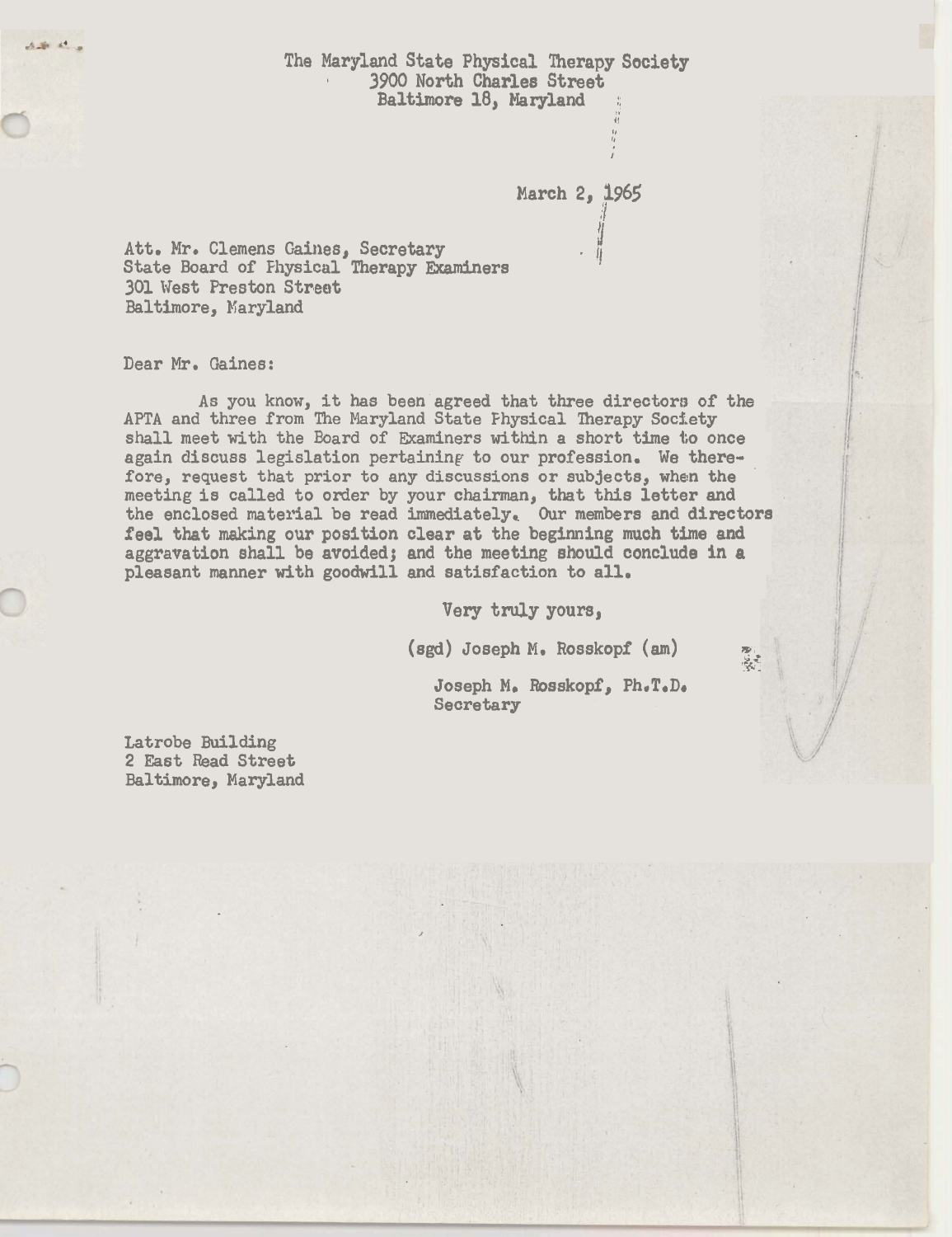**3:** .\* . Narch 2, 1965

 $\sum_{i=1}^n\frac{1}{i!}\sum_{j=1}^n\frac{1}{j!}\sum_{j=1}^n\frac{1}{j!}\sum_{j=1}^n\frac{1}{j!}\sum_{j=1}^n\frac{1}{j!}\sum_{j=1}^n\frac{1}{j!}\sum_{j=1}^n\frac{1}{j!}\sum_{j=1}^n\frac{1}{j!}\sum_{j=1}^n\frac{1}{j!}\sum_{j=1}^n\frac{1}{j!}\sum_{j=1}^n\frac{1}{j!}\sum_{j=1}^n\frac{1}{j!}\sum_{j=1}^n\frac{1}{j!}\sum_{j=1}^n\frac{$ 

- .-.li-- *I-.* **-r 1** - -- - -

1, ! '

Maryland State Board of Physical Therapy Examiners.

As requested in our attached letter, kindly read prior to any other discussion at this meeting.

The Board of Directors and Kembers of the Maryland State Physical Therapy Society Inc. met Friday, February 18 at a specially called meeting for the purpose of discussing and acting by vote on the contents of a "Bill" proposed by the APTA for the amendment of the Fhysical Therapy Practice Acts in this state. The following comments and decisions were made.

First, let us remind all present tonight that the APTA and not the ' State Society were the first to "Intruduce House Bill 69 back in 1947". After several meetings of both groups the Bill was ironed out to the satisfaction of all and in total accord for the passage of same. However, when this Bill reached the Governor's Office for his signature a strong effort was made by the APTA Chapter to have this Bill vetoed by Governor Lane. Several times from March until May 6th, 1947, when the Governor signed the Bill into Law the following statement was used by AFTA members, we quote "that the **AFTA** Headquarters in Chicago and New York did not want this Bill therefore the Governor should by all means veto same" end of quote. On the 6th of May, just prior to signing the Bill, Governor Lane stated and we quote, "1 am not interested in what they do or want in Chicago or **New** York this is our State of Maryland and there are others in this state than the members of this chapter," end of quote.

Since the signing of the Bill, eighteen years have passed and repeatedly attempts have been made by or through the APTA to change in various ways the contents of our law and always somewhere along the line the same old dry is put up, this is what is wanted at our Headquarters in **New** York, etc... At this point we want to remind all present that this is not New York, this is Maryland, we are licensed here under the laws of Maryland and not New York, Chicago, Penn. or elsewhere.

We as an organization applied for and received our "Charter" 24 years ago, this charter has never been revoked or dropped by us, yet the **APTA** \I operating only as a "Chapter" and through its directors have always tried to control, monopolize and dictate through legislation and otherwise what the therapists and the "State Board of Examiners" MUST do. We as an organization applied for and received our "Charter" 24 years<br>ago, this charter has never been revoked or dropped by us, yet the APTA<br>operating only as a "Chapter" and through its directors have always tried to<br>con

The Wembers and Directors of the State Society are opposed to any change of the Board of Examiners from all Fhysicians to Physicians and Therapists as now desired by the APTA both in and out of this State, We feel that the Board has put forth all efforts to conduct themselves in the capacity of their appointment and that they have acted in good faith although there have been times when we have disagreed with each other. We feel that they have been sincere and have met whenever they felt it was necessary to do so, for the good of the therapists. We feel that a change in the Board would only add confusion and that an attempt would be made to usurp the profession for "that chosen few the APTA", due to their many attempts in the past years.

Regarding the issuing of licenses to therapists from "Foreign Countries" we feel that the Board is quite capable of deciding the two main issues pertaining to them. One, are they qualified to take the same State Board Examination as the American Therapist is required to take. **Two,** and that the Board will give them the same examination at the proper time and designated place under proper supervision.

**\*L-.&;** - k.. **,,A>--** ~ - , ' . **2:** 

**n** 

 $\frac{1}{2}$ . ,  $\frac{1}{2}$  ,  $\frac{1}{2}$  ,  $\frac{1}{2}$  ,  $\frac{1}{2}$  ,  $\frac{1}{2}$  ,  $\frac{1}{2}$  ,  $\frac{1}{2}$  ,  $\frac{1}{2}$  ,  $\frac{1}{2}$